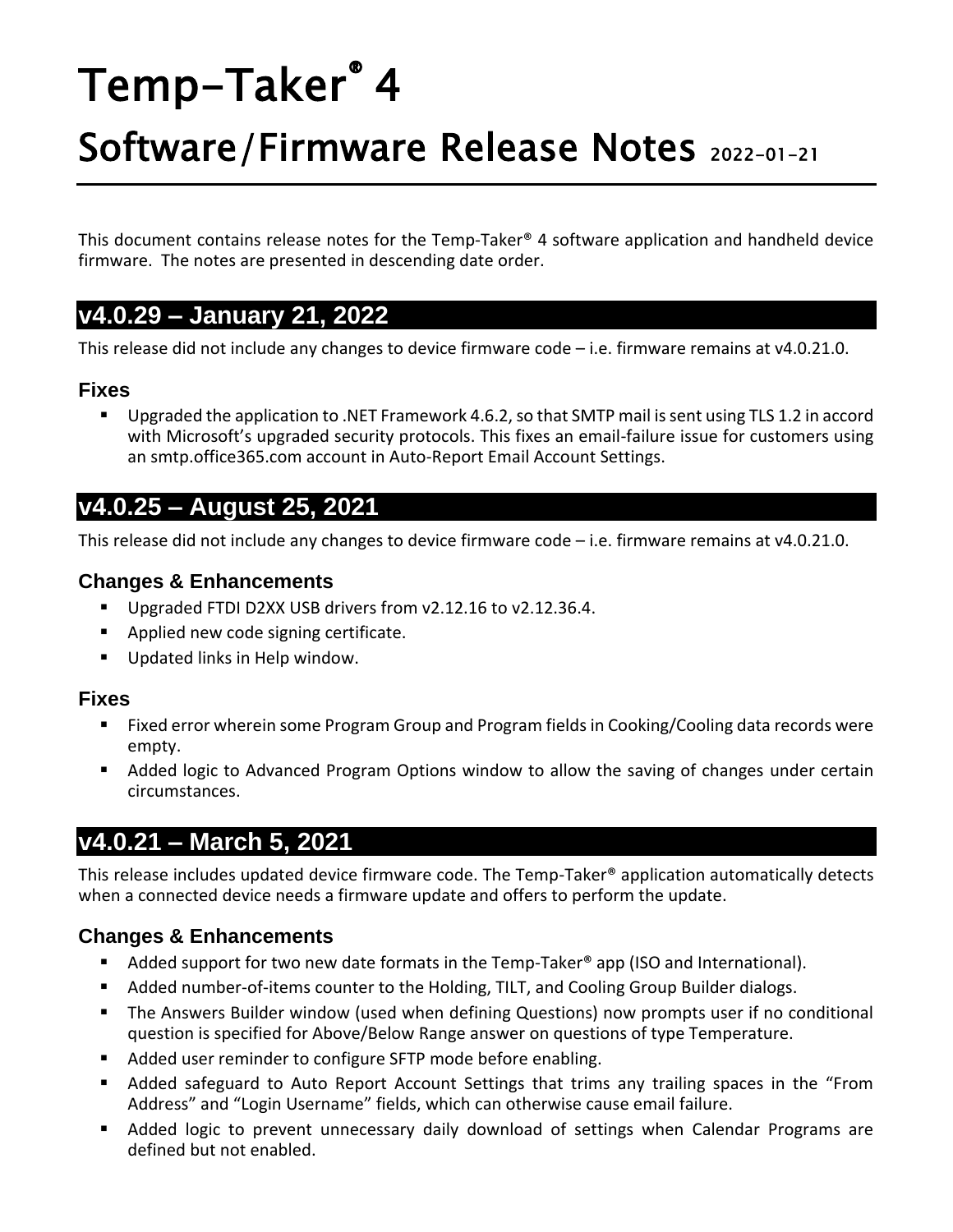- Fixed error wherein certain device alarms fail to activate. This error first appeared in January, 2021.
- Fixed error that prevented the download of very large settings into the handheld device.
- Fixed error that occurred in the Temp-Taker<sup>®</sup> app when attempting to save setting changes that contain an empty new row.
- Fixed error which would, under certain circumstances, result in a late activation of Auto-Report Reminder alarms.
- Fixed error that would occur during a settings download if an Answer to a Question references a Conditional Question but no Programs with Questions or a Checklist had been set to load.
- Fixed error that would occur on *certain* devices during a settings download if a downloaded Question specified an Additional Comment.
- **E** Removed restriction that did not allow the replicating of rows in the Take Temps  $\rightarrow$  Questions tab beyond a certain limit.
- The assigned Holding Zones column in the Take Temps  $\rightarrow$  Items tab now becomes visible when the "Load All Items as a Holding Program" and the "List only items assigned to Holding Zones" advanced Program options have been enabled.
- The Device Log-In Screen Title field (in the General Settings  $\rightarrow$  Users tab) now properly refreshes after a *\*.dat* settings file is imported.
- The General Settings  $\rightarrow$  Device History tab now properly displays the firmware version for older Temp-Taker® 3 units.

## **v4.0.15 – August 31, 2018**

This release did not include any changes to device firmware code.

## **Changes & Enhancements**

- The "Device Log-In Screen Title" field in the General Settings  $\rightarrow$  Users tab, now controls the User column header string in all data views.
- Set left and top coordinates of print preview window to zero to account for multi-monitor configurations.
- Increased upper limit of the alarm reminder interval in the Process Options  $\rightarrow$  Cooling tab to 540 minutes.

## **Fixes**

- Fixed error wherein deleting a referenced Conditional Question would sometimes cause an error.
- Corrected the rendering of the cells underneath the "Firmware Version" column in the General Settings  $\rightarrow$  Device History tab.
- **•** Fixed error wherein the  $C:\Per{\romData}\Temp-Taker$  4\Archived Data folder was sometimes not created before the software attempted to access it.

## **v4.0.10 – June 14, 2017**

This is the first Temp-Taker® 4 release. It includes corresponding device firmware code used to upgrade compatible Temp-Taker® 3 devices.

**NOTE:** Temp-Taker® 3 software does not automatically upgrade to Temp-Taker® 4. If you're running Temp-Taker® 3, please contact ITD Food Safety for information on how to upgrade to Temp-Taker® 4.

## **New Features and Enhancements (over Temp-Taker® 3)**

■ Auto Temp feature detects when probe has been inserted into a hot or cold product and automatically initiates a temperature measurement without any user keypad input. Data results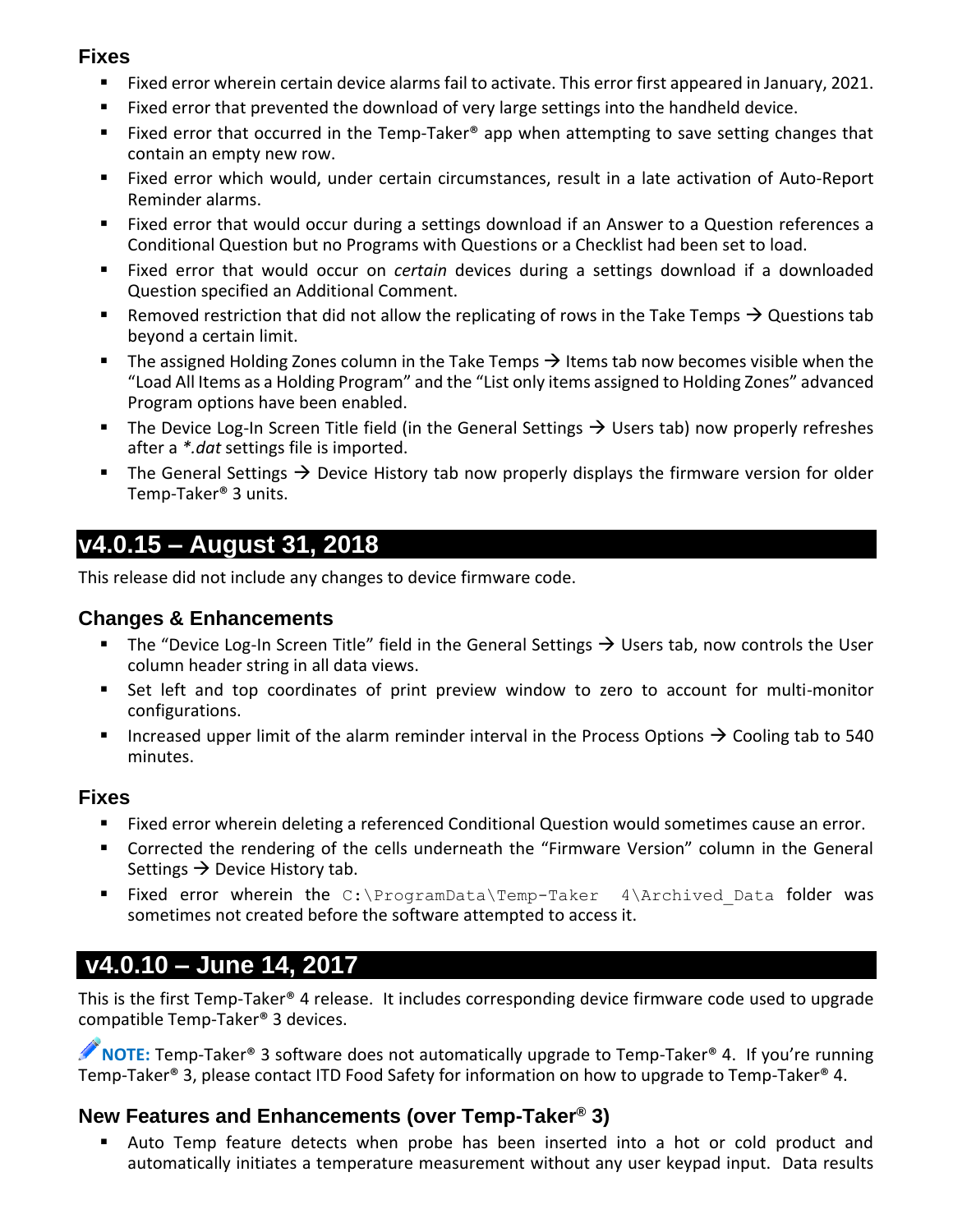are logged into memory (when appropriate). Device also detects when probe has been extracted from the product and, when appropriate, automatically advances to the next item on the list.

- Enhanced predictive temperature measurement algorithm to achieve greater accuracy and improved speed. The new algorithm is dependent on the response time of the probe. Therefore, the handheld device can now be configured (under Main Menu  $\rightarrow$  Settings) either for the standard Fast-Response probe or the Medium (slower-response) probe.
- Cooking and Cooling modes on the handheld device were simplified and designed to work with the Auto Temp feature. The pre-existing tracking features in these modes were retained and can be optionally used on the fly when desired.
- The following Checklist features and enhancements were added:
	- Simplified user interface requiring less button presses; Capability to enable the previous (Temp-Taker® 3) user interface
	- New *programable question branching* feature: Allows programing the handheld device to ask a new question based on the answer to the current question – typically used to program custom corrective options when answer is undesired; Compatible with all available question types except Custom Multi Select and Date type questions
	- New *additional comment* feature: Allows the addition of comments to questions; When an additional comment is added to a question, "MORE►" is appended to the question text when displayed on the handheld device; The additional comment is displayed when the user presses the RIGHT keypad button (►)
	- New *audio/visual alert* feature: Questions can be programmed to make the handheld device activate an audio/visual alert – typically used when branching to a 'question' acting as a corrective action directive due to an undesired answer
	- New capability to specify that a question's answer is not logged into memory  $-$  typically used for 'questions' acting as general instructions to the user
	- New *temperature type* questions: Create questions that are answered by taking a temperature measurement (fully compatible with Auto Temp feature); Conditional questions can be added when temperature measurement is above, below, and/or within the programable target range
	- Custom type questions include the following new features and enhancements:
		- Single Desired (available in Temp-Taker<sup>®</sup> 3): Only one answer is selected and the desired answer must be specified at the time the question is created; Undesired answers are flagged when data is uploaded and displayed in the software application; Enhanced with new related features – e.g. the capability of adding conditional branching questions to any or all answers
		- Single Select (new feature): The desired answer is not specified at the time the question is created; Allows for questions that may have more than one acceptable answer; When answering question on the handheld device, only one answer can be selected
		- Multi Select (new feature): User may select one or more custom answers to the question (up to 10)
	- Option to place custom units on either right or left side of the value in numeric type answers – for example:  $100^{PPM}$  versus  $^{Bag}$ #9
	- Increased the number of questions that can be downloaded to a device from 250 to 2,000
	- New Question and Answer data columns available on the software application capable of displaying the full question and multiple-selected answers
- New 'Verified By' feature allows supervisors to approve (i.e. verify) custom data reports.
- Program custom corrective options to force user to perform an immediate data upload; this enhancement is typically used with a custom data-reporting service to alert management of a critical condition.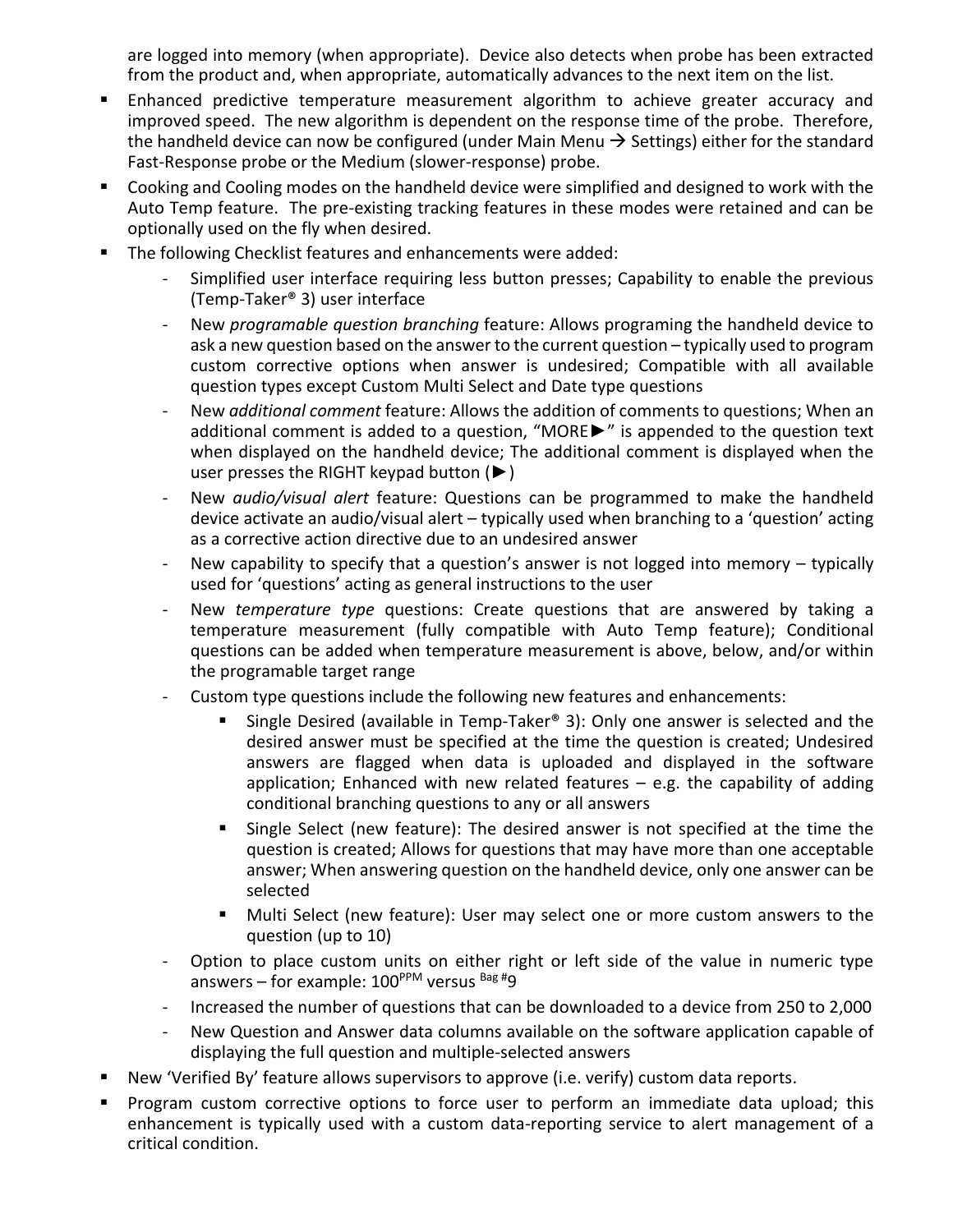## **Features Removed (from Temp-Taker® 3)**

- **The View Save Data mode and 21-day activity counter memory on the device were removed.**
- Process symbols were simplified.

## **v3.7.0 – May 21, 2016**

This release includes updated device firmware code available only for compatible devices.

## **Changes & Enhancements**

- Question Checklist feature now supports questions with date or numeric answers.
- Custom single-answer Questions can now download to the device.
- The Auto Import tab now allows the saving of an invalid network path after a warning message is displayed. This allows Auto Import customization to be performed on a computer outside the local network.
- Includes updated USB drivers.

#### **Fixes**

■ Fixed error wherein the last Auto-Report date was not getting properly initialized when utilizing Auto Import to perform the *initial* Auto-Report configuration. This error would, under certain conditions, result in the generation of a long series of empty reports.

**v3.5.89 – April 4, 2016**

This release did not include any changes to device firmware code.

### **Changes & Enhancements**

- The SFTP auto-generated CSV filename now captures the 'Default Subtitle' field entered in the General Settings → Printing tab when the file *filenamePrefix.txt* (located in the C:\...\Temp-Taker 3\AutoGenCsv folder) contains the character sequence "<Subtitle>".
- When Station Mode is enabled, the Temp-Taker application now launches without displaying the splash screen and controls that normally close the application, now minimize it instead.

## **v3.5.88 – March 14, 2016**

This release includes updated device firmware code available only for compatible devices.

### **Changes & Enhancements**

- The functionality of the Temp-Taker® 3 SFTP Edition was ported into the General Edition of the software application. SFTP Mode can now be enabled in the General Settings  $\rightarrow$  Auto Report tab. This setting is now saved in the *.dat* file generated in the General Settings  $\rightarrow$  File tab when backing up Temp-Taker settings.
- The SFTP auto-generated CSV filename now captures the first line of non-white-space characters encountered in the file *filenamePrefix.txt* (located in the C:\...\Temp-Taker 3\AutoGenCsv folder). Organizations can use this field (of the CSV file name) as a location code to determine where the file originated.
- **The TILT feature received the following enhancements available only on compatible devices:** 
	- After the TILT Period of a food item has been started, the user may log additional temperature measurements (by pressing the CENTER keypad button in the TILT Processing Screen) while the item's TILT Period is active.
	- When the UP or DOWN keypad buttons are pressed to mark a TILT Item as 'Consumed' or 'Discarded', the device now requests confirmation before the action is taken.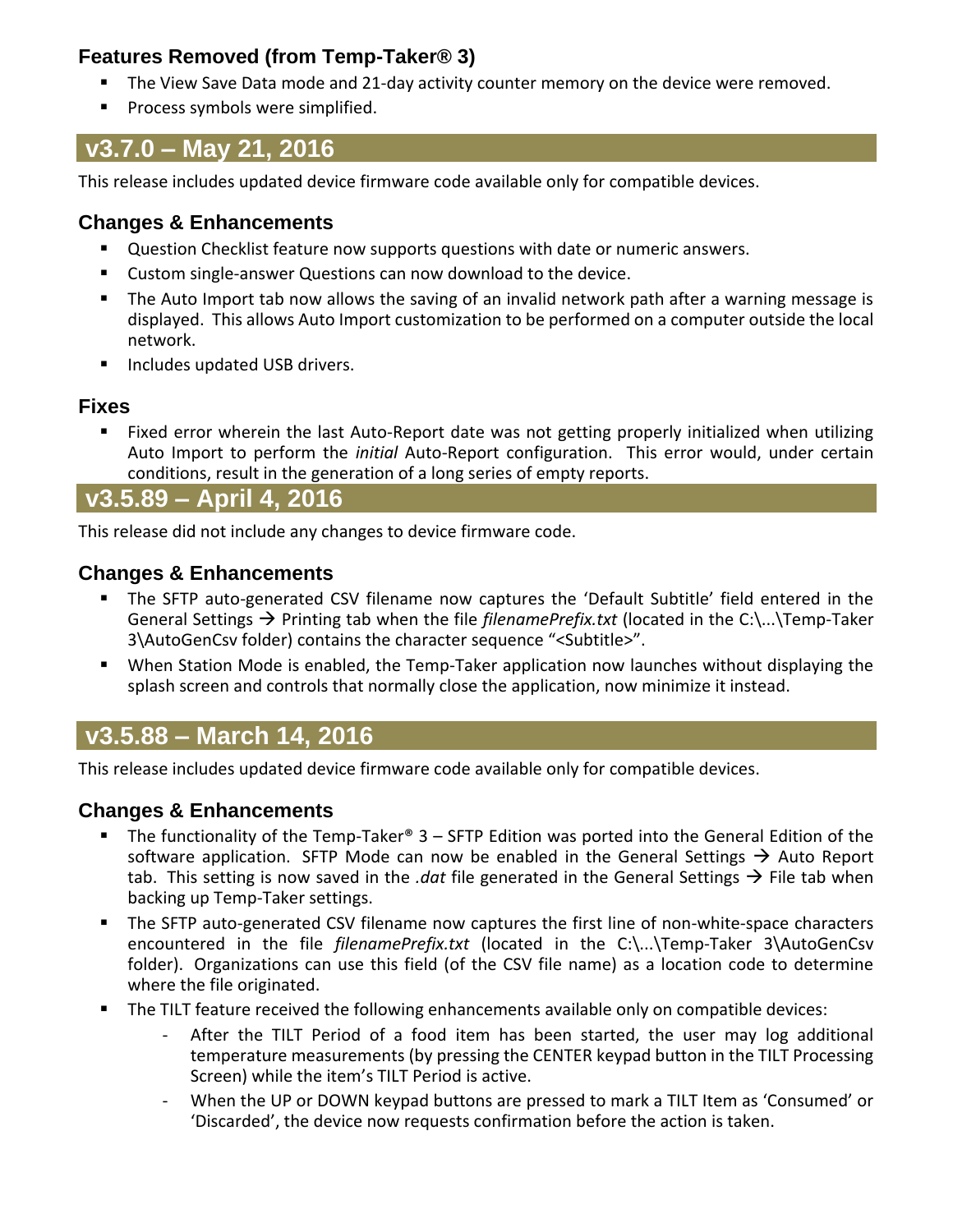- Periodically recurring alarms (with jump-to-item option) can be configured (via the software application) to remind users to take additional temperature measurements on food items with active TILT Periods. These reminder alarms can be configured individually for each TILT Group or Program.
- New Station Mode available that can be used in conjunction with ITD Food-Safety Stations. In this mode the application keeps the parent window maximized.
- The software application now allows the saving of Auto-Import and Auto-Export settings even when there are network path errors currently present. This allows for the customizing of Temp-Taker settings on one computer for the purpose of being applied to other computers.
- When the application is maximized, the parent window no longer covers the Windows taskbar.

■ None.

## **v3.5.85 – February 4, 2016**

This release did not include any changes to device firmware code.

## **Fixes**

■ Fixed error wherein the automatic purging of Calendar Programs older than 12 months caused the unintentional purging of some General Program members.

## **v3.5.83 – January 22, 2016**

This release includes updated device firmware code.

## **Changes & Enhancements**

- The software Auto-Update window now includes the version number of the available update and a link to a webpage with the release notes.
- The "Do not overwrite Auto-Import settings" checkbox in the General Settings  $\rightarrow$  File and Auto Import tabs were changed to "Do not overwrite Auto-Import path". Now, when this box is checked, only the Network Folder and WebDAV URL paths (with accompanying credentials) are protected from being overwritten by the imported settings file. Similarly, the "Do not overwrite Auto-Report settings" checkbox in the General Settings  $\rightarrow$  File and Auto Import tabs were changed to "Do not overwrite Auto-Report path and emails". Now, when this box is checked, only the Network Folder and WebDAV URL paths (with accompanying credentials) and Email-To Address(es) and Account Settings are protected from being overwritten by the imported settings file. These changes provide headquarters greater control over the settings of their remote locations while still protecting settings that should be unique to each location.
- Removed the Consumed/Discarded option from the device's TILT Item processing screen when the TILT Period for the item expires.

- Fixed firmware error that under rare circumstances caused TILT data to be created with a duplicate event ID resulting in a data upload error.
- Fixed error wherein the Calendar Programs interface in the software application would sometimes not recognize the need to download new programs to the device when moving from one day to the next.
- Fixed error that would not display the notification that Settings had been modified since the last import whenever changes to Report Templates were saved.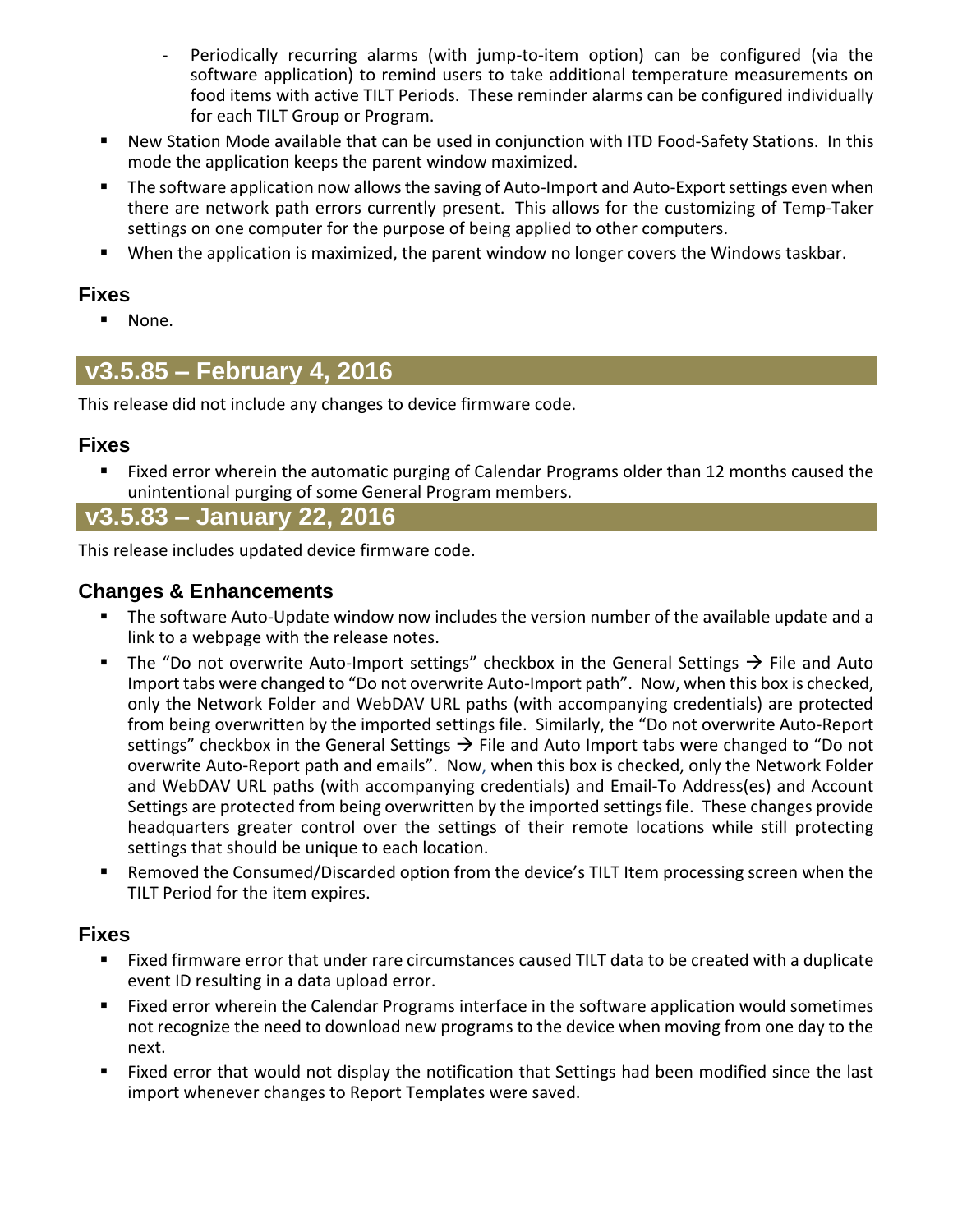## **v3.5.81 – December 8, 2015**

This release did not include any changes to device firmware code.

### **Changes & Enhancements**

■ Updated USB drivers to make fully compatible with Windows 10.

## **v3.5.80 – November 1, 2015**

This release did not include any changes to device firmware code.

#### **Changes & Enhancements**

- Removed Auto-Import User Interface controls from the File tab and placed them in a new tab called 'Auto Import'.
- The settings import feature was enhanced with options to exclude the settings related to Auto Report and Auto Import. Two new checkboxes 'Do not overwrite Auto-Import settings' and 'Do not overwrite Auto-Report settings' were created. These new controls were implemented for both manual and auto importing of *.dat* files.
- Added checkbox in the General Settings  $\rightarrow$  Security Options tab corresponding to Supervisor access to the Auto Import tab.
- In the General Settings  $\rightarrow$  File tab, the checkbox 'Include the Users list when importing' was renamed to 'Do not overwrite Users list'. Also, the logic corresponding to the checkbox function was inverted.
- Added new checkbox 'Do not overwrite Printing->Default Subtitle' to the File tab (as well as the Auto Import tab) to replace the previous method of controlling this function by clearing the 'Default Subtitle' field in the saved *.dat* file. The Subway Edition renames this checkbox to 'Do not overwrite Printing->Default Subtitle and Franchise #' and includes protection of the 'Franchise #' by checking the box.
- Modified the application's splash screen.

#### **Fixes**

■ Fixed error in data view grid where filtering on the Programs column would not display values for Calendar Program names.

## **v3.5.77 – August 20, 2015**

This release did not include any changes to device firmware code.

#### **Changes & Enhancements**

- Augmented code related to error handling and recovery when dealing with remembered network connections for the Auto-Report and Auto-Import features.
- The file name that is assigned to auto-generated reports now includes an underscore character when the 'Default Subtitle' field is empty in the General Settings  $\rightarrow$  Printing tab. An underscore character is now used instead of the space character that appears *between* the fields used to construct file names for auto-generated reports.

- Fixed error wherein a missed auto-report message window was sometimes being displayed erroneously when the Temp-Taker® application was started.
- Fixed error on Data  $\rightarrow$  Report View tab wherein visibility of the Program Group column was dependent on the visibility of the Program column.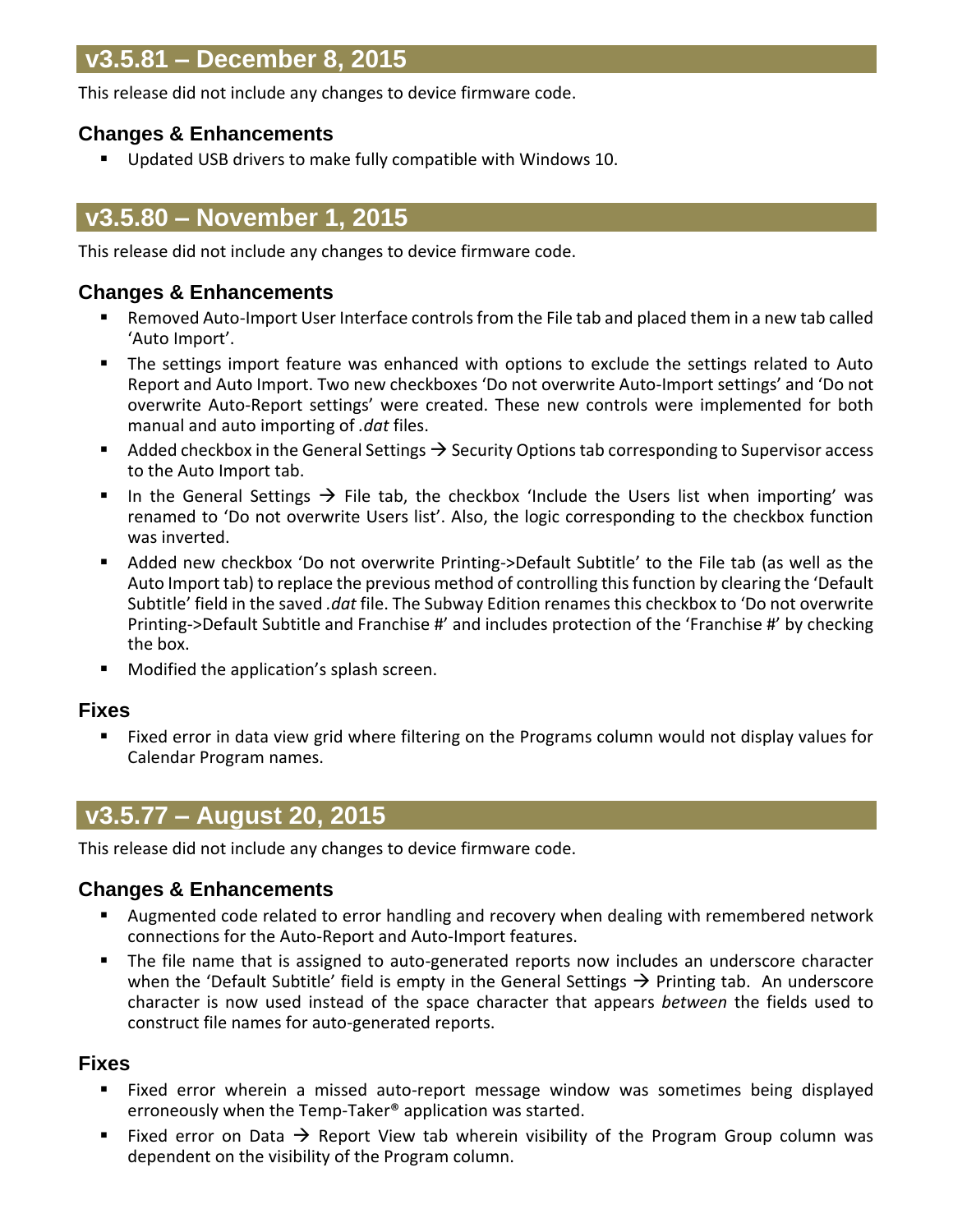■ Clicking the 'Undo Changes' button after performing a column sorting operation, now refreshes the grid with original row order.

## **v3.5.76 – June 9, 2015**

This release includes updated device firmware code.

#### **Changes & Enhancements**

- The number of characters that can be entered into the 'Mail-To Address(es)' field (in General Settings  $\rightarrow$  Auto-Report tab) was increased from 248 to 750. This increased the number of email addresses that can be entered from 7 to 20 (where each address has 35 characters).
- Before purging old data the software app now creates an XML file of the data (instead of a CSV file). This helps a customer find archived records more quickly when importing the XML file into Excel. The Temp-Taker app still displays data for two full calendar years plus the current year in course.

#### **Fixes**

- Fixed error preventing software auto-update from working on some machines.
- Fixed firmware error that occasionally caused the Corrective Option name for Out-of-Range events not to upload from the device to the PC software app.
- Fixed error in Auto Report tab where appending a final comma or semi-colon at the end of a series of email addresses would cause a validation error.
- Removed extraneous underscore characters in Subject line and file name when generating email from print preview window.

## **v3.5.75 – June 2, 2015**

This release includes updated device firmware code.

#### **New Features & Enhancements**

- New 'Report Templates' feature allow the saving of up to 20 customized report templates based on either Report View or Supervisor View tabs. Reports are customized by hiding/unhiding columns, re-arranging the column order, and applying data filters.
- New 'Auto-Report' feature replaced the Auto-Email feature in v3.5.5. It provides the following options:
	- Generate PDF reports immediately after every data upload from a handheld device.
	- Generate PDF reports every day for the current or previous day's data; time of day can be set by user.
	- Generate PDF reports every fiscal week for the current or previous week's data; week day and time can be set by user.
	- Generate PDF reports every month for the current or previous month's data; day-of-month and time can be set by user.
- Auto-generated PDF reports (described earlier) can be based on Report View, Supervisor View, or *multiple* Report Templates.
- Auto-generated PDF reports may be set to *auto-email* (as it currently did in v3.5.5) **and/or** *autosave* to a network folder that the current user has permissions to browse and write to. This also applies to cloud-storage folders (e.g. Google Drive, Dropbox, and OneDrive) installed on a local machine or in a network location. An optional WebDAV URL may be used instead of a network folder.

**NOTE:** WebDAV is a service that allows files to be shared over the Internet without installing additional software. Your cloud storage provider may provide access to a WebDAV file server.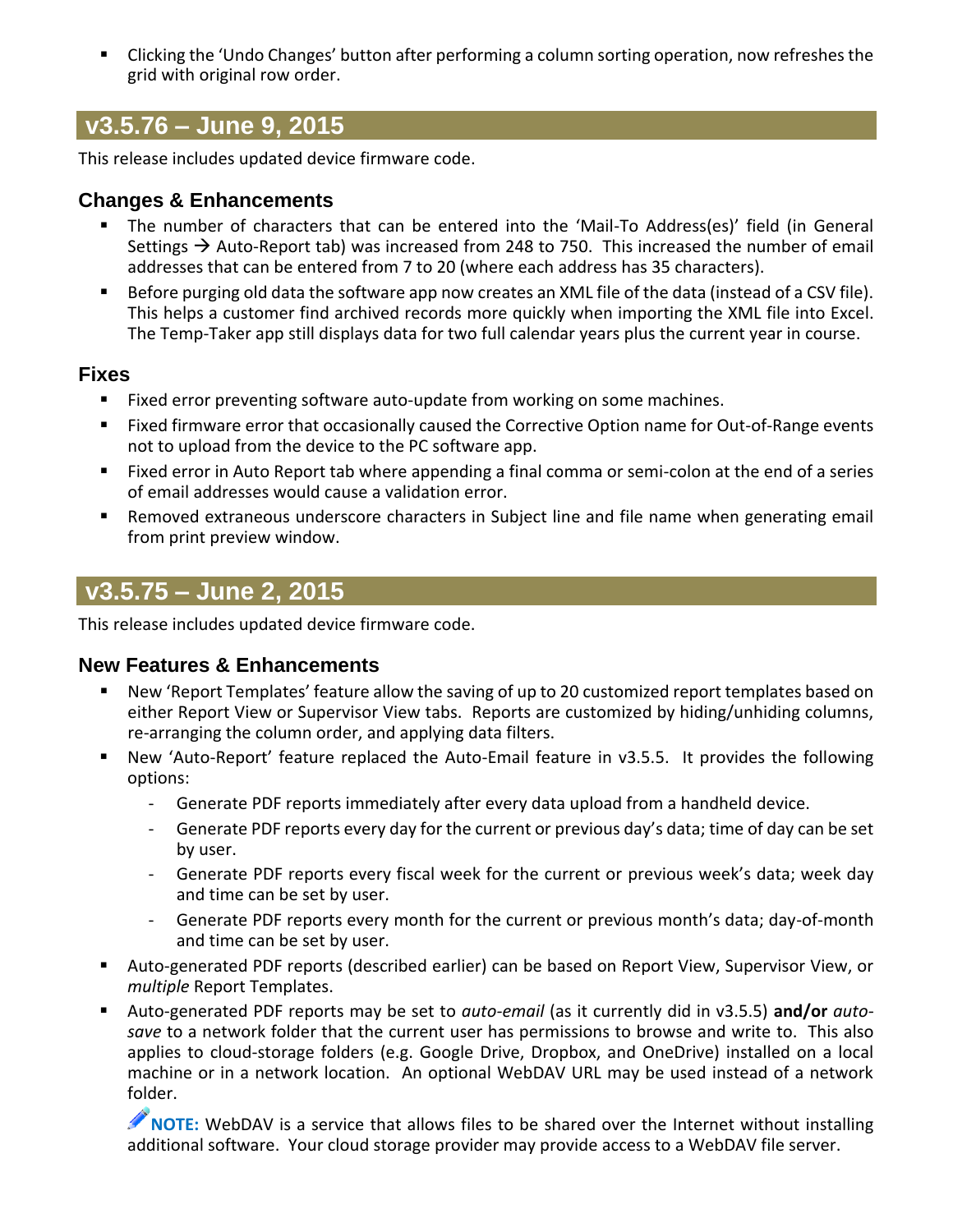- New Auto-Update Settings feature allows organizations with multiple locations to **remotely** update the Temp-Taker® settings in all their locations. When this feature is enabled, the Temp-Taker® software app periodically looks for a *.dat* settings file in a predetermined network folder (as configured in the app). If one is found, it compares it with the previously imported file and if it is determined to be different, the new settings file is automatically imported. An optional WebDAV URL may be used instead of a network folder.
- New Custom Answers feature for checklist Questions. Custom answers may now be entered for each Question in Take Temps  $\rightarrow$  Questions tab. Up to 10 different answers may be entered for each Question.

**NOTE:** The initially selected answer on the device is now always the first answer in the list; this also applies to the 'Yes/No' Question Type.

- New Custom Installer feature allows the inclusion of custom settings (prepared by ITD Food Safety upon customer request) into the software installation process. This allows for custom settings to be loaded automatically upon software installation.
- The following icons on the device now auto-hide when not needed: Log Out, TILT Items, Corrective Sessions, Cooling Items, and Cooking Items. For example, if there are no items in Corrective Session, then the icon is hidden. This makes the interface simpler and easier to navigate. The following changes were implemented in conjunction with this enhancement:
	- The Log In icon is no longer used on the device. Log In is automatically prompted when entering a mode that requires it, e.g. Take Temps. The Log Out icon – if enabled via the software – is only displayed when a user is currently logged in.
	- The positions of the following icons were changed on the device: Spot-Check Temps, Cooling Items, and Cooking Items. The Spot-Check Temps icon was positioned to the left of the Take Temps icon. The Cooling and Cooking icons were positioned to the right of the Take Temps icon.
	- The 'Add/Remove Device Features' section of General Settings  $\rightarrow$  Device Settings tab of the software was revised to reflect the changes described above. The following icons were removed from the tab: TILT Items, Corrective Sessions, Take Temps, Cooling Items, and Cooking Items. Since these can no longer be enabled/disabled by the user, they were replaced with "[…]". Tool tips were added to the icons.
- The counter displayed at the top left corner of the TILT Items, Corrective Sessions, Cooling Items, and Cooking Items icons now blink.
- Added a 1-stage hot-food Cooling Process option to the already existing 2-stage hot-food and roomtemp food cooling.
- Added option to automatically end the Cooking Process on first In-Range or overcooked temp.
- When the user presses the CENTER key to take the temp of a Holding item, the device now checks to see if the item is currently in Corrective Session. If it is, the user is advised and given an option to jump to the Corrective Session. The same has been implemented for TILT.

**NOTE:** V3.5.5 already implemented similar functionality for Cooking and Cooling.

- The following enhancements and changes in the Timers mode have been implemented:
	- Custom timer names can now be assigned to each of the 3 Timers via the PC software in General Settings  $\rightarrow$  Device Settings. A maximum of 11 characters can be entered for each name. The name is displayed in the screen title of Timers mode and when a Timer countdown alarm activates.
	- The screen title was revised to make more apparent which Timer is currently displayed.
	- New Auto-Reset feature was added. When Auto-Reset is 'On' the Timer is automatically reset upon counting down to zero and a new countdown cycle restarts.
	- Holding down the CENTER key now displays an Options screen for the corresponding Timer. Options provided are Reset, Clear, and Set Auto-Reset. Selecting 'Reset' restores the latest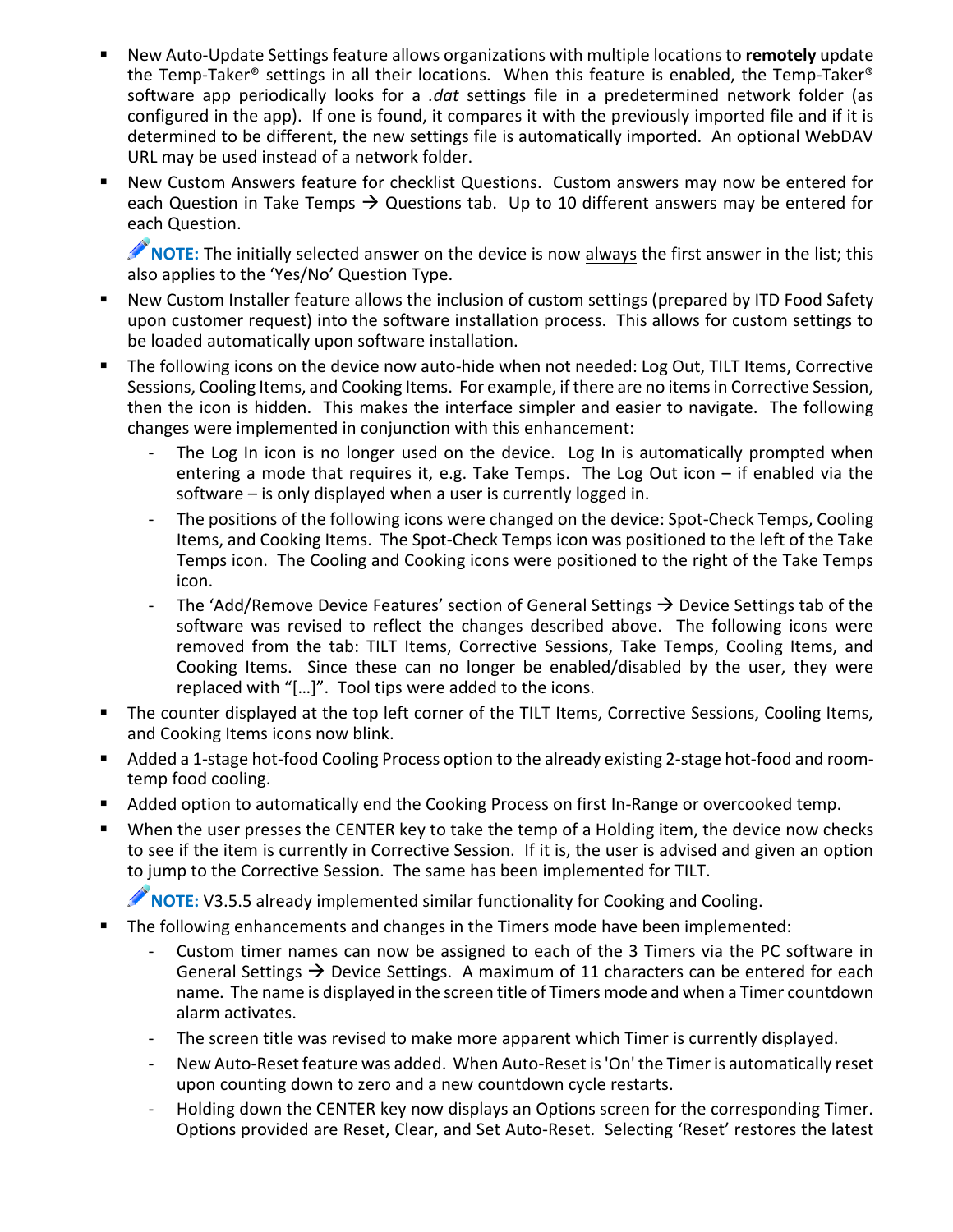Timer setting entered before a countdown was started. Selecting 'Clear' zeros-out the Timer. Auto-Reset can be turned on/off by selecting the 'Set Auto-Reset' option.

- Timer status indicators were added to the bottom of the screen in Spot-Check Temps mode, Timers mode, Clock mode, and the Main Menu.
- A different audio/visual indication pattern was assigned for each of the 3 Timers. The alarm duration time for each Timer was extended to 1 minute.
- The countdown settings for Timer 1, 2, and 3 are now being saved in non-volatile memory; as a result, these settings are now preserved when power is removed.
- Added the current time and battery level icon to the bottom of the screen in Spot-Check Temps mode. Also added audio feedback to Spot-Check Temps statistics mode. User now receives both visual and audio indications whenever a new MAX or MIN is detected.
- New 'Quick Help' device feature now periodically displays a Quick Help message at the bottom of the screen to help new users become acquainted with how the interface works. This feature may be disabled at any time in Settings  $\rightarrow$  'Quick Help Messages' directly on the device.
- **E** TILT Reminder Alarms now activate for every item in the Program or TILT Group. Also, the TILT Period maximum was extended from 17 hours to 1 week.
- Device now prevents the Auto-Reduce Brightness battery-conservation feature (set via the software) from reducing the brightness of non-transflective LCDs to below 5% (unless the LCD brightness level was already set below 5% from within the device's settings). This allows maximizing battery conservation by setting the Auto-Reduce Brightness to 100% *even when* connecting devices with different LCD technologies to the same PC.
- Integrated new Auto-Report features to existing Subway-Report feature in Subway Edition of the software.

### **Fixes**

- Fixed the following error in Timers mode: If user stopped and resumed a countdown timer, the reset setting of the timer would be changed to the time remaining when user resumed the countdown. Now resetting the timer will always restore the original time that was set before timer countdown began.
- Fixed error that prevented device's Auto-Off feature from activating when in the 'Confirm Cooking End' and Cooling 'Options' screens.
- Fixed error wherein importing a settings file that has Programs of type Multi with defined Checklists into a pre-version 3.5 app forces user to reassign all Questions to that Checklist.
- Fixed error that sometimes resulted in missing the Program Group name during a data upload.
- Fixed error wherein replicating a Program or Calendar Program of type TILT or Cooling Group performs a Celsius to Fahrenheit conversion on all temperature fields.
- Fixed error wherein importing a 'Read-only' *.dat* settings file caused future imports to fail.
- Fixed error wherein changes to the Station Functionality section in General Settings  $\rightarrow$  Security Options tab did not persist after restarting the application.

## **v3.5.5 – December 22, 2014**

This release includes updated device firmware code.

### **New Features & Enhancements**

- New software update feature alerts user when a future software version becomes available for download via the internet; software can be easily updated while preserving current settings and data.
- New auto-email feature allows automatically sending a PDF report of the Supervisor View to specified email address(es) after every device-to-PC data upload; when used in conjunction with a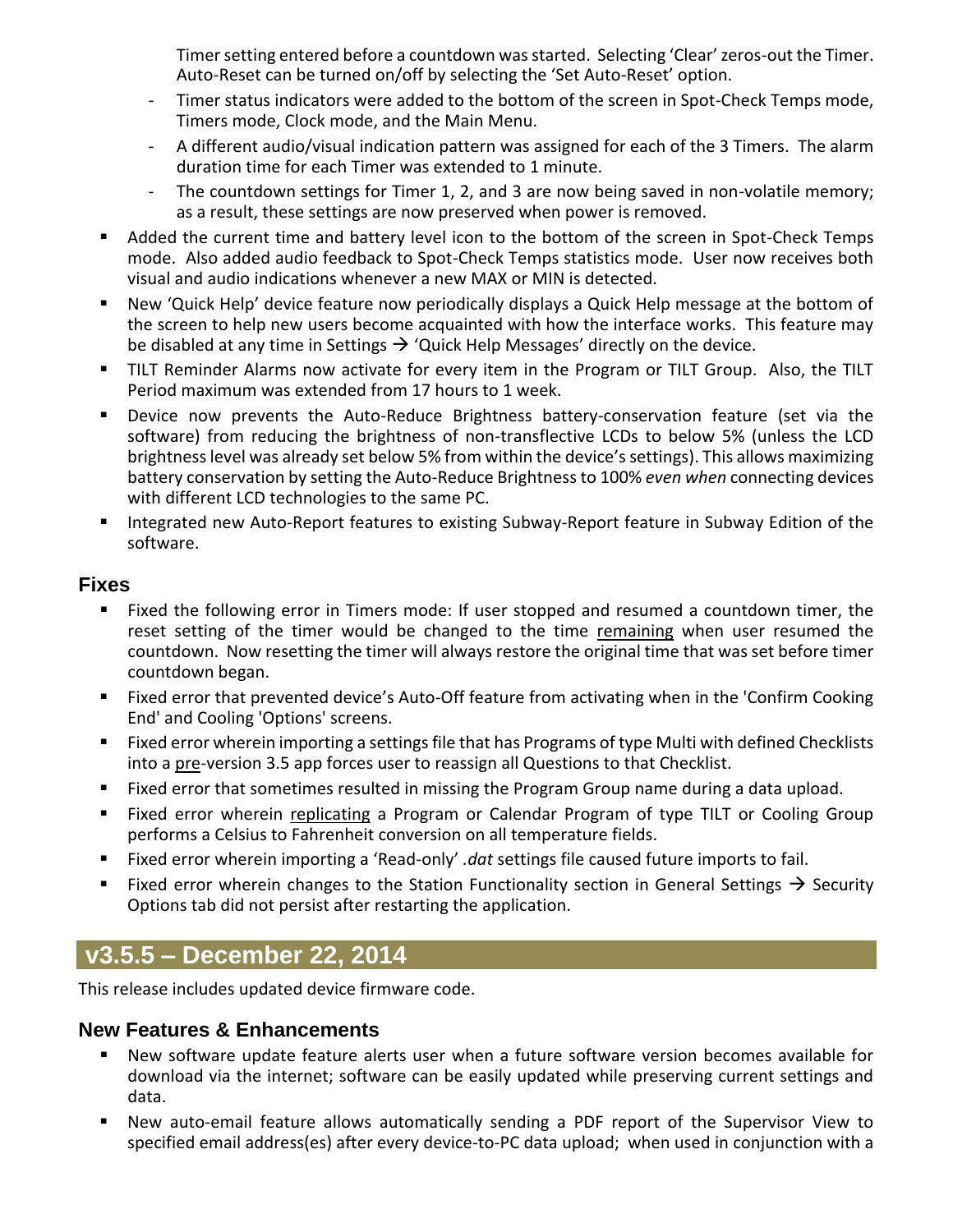3<sup>rd</sup> party service (e.g. EmailItIn.com) it can be used to automatically upload reports to a variety of cloud storage accounts.

- New Cooling feature automates tracking of the cooling process for hot & room-temperature food items following HAACP guidelines; provides reminder alarms and corrective option features.
- New Cooking feature automates temperature tracking of the cooking process.
- New Advanced Program Options dialog (accessible in the Program Options section of the Programs tab) includes options to enable the creation of Holding Groups (formerly called Temp Groups), Cooking Groups, Cooling Groups, TILT Groups, and Question Groups (aka Checklists); checking any of these options will cause a corresponding tab to become visible where the group(s) can be created. The dialog also contains an option to 'Download Process Symbols' which determines whether a special symbol character identifying the process (i.e. Holding, Cooking, Cooling, TILT, and Question) is prepended to all names where appropriate.
- The 'Type' column of the Programs grid has been renamed 'Process' and includes new options for TILT, Question, Cooking, and Cooling; choosing any of these options allows adding existing items *directly* into the program for that process. In addition, a 'Multi' option (formerly called Groups) is conditionally offered if Multi-Process Programs are enabled via the Advanced Program Options dialog.
- A new section called Process Options (accessible via the vertical toolbar) contains dedicated tabs for managing the *global* settings of all process types, including the options and zones related to the Holding and TILT processes that were previously found in Temps Setup.
- The optional 'All Items' program can be configured to include either all existing holding zones or all assigned holding zones with each item downloaded to device.
- The interface for creating Checklists (aka Question Groups) is now on a separate tab from the interface for creating Questions, and is consistent with the interfaces for creating Holding Groups and TILT groups.
- Clicking the footer area of the application when the application is maximized on the screen will restore the application to its previous size.
- Improved touch support for reordering rows on editable data grids.
- **■** Improved touch support for displaying right-click context menu to show/hide columns on Temps Report.
- Calibri font now included with installer package for consistent report rendering on XP systems that do not have Microsoft Office installed.
- User is now alerted on device when entering an incomplete Program (i.e. a Program that has been partially checked off).
- Simplified the user directives that appear at the bottom of the device screen.
- Added visual feedback at application launch to indicate that app is searching for connected devices.
- **Eliminated Item Categories.**
- Eliminated separate view settings for Report View; global view settings now apply.

- Resolved error where Zones grid would not allow the re-ordering of rows after the insertion of a new row unless changes were saved and the tab content reloaded.
- Resolved error where wrong row was replicated when choosing 'Replicate Row' from the context menu of a grid while a drop-down was open on another row.
- The Calendar Programs interface is now refreshed if visible while cycling from one day to the next so as to accurately display the current load status.
- The dropdown list of Program Groups in the Programs grid (when Program Groups are enabled) is correctly refreshed after importing a new file.
- Attempting to enable All Items program with a blank name will no longer prevent other valid global settings from being saved.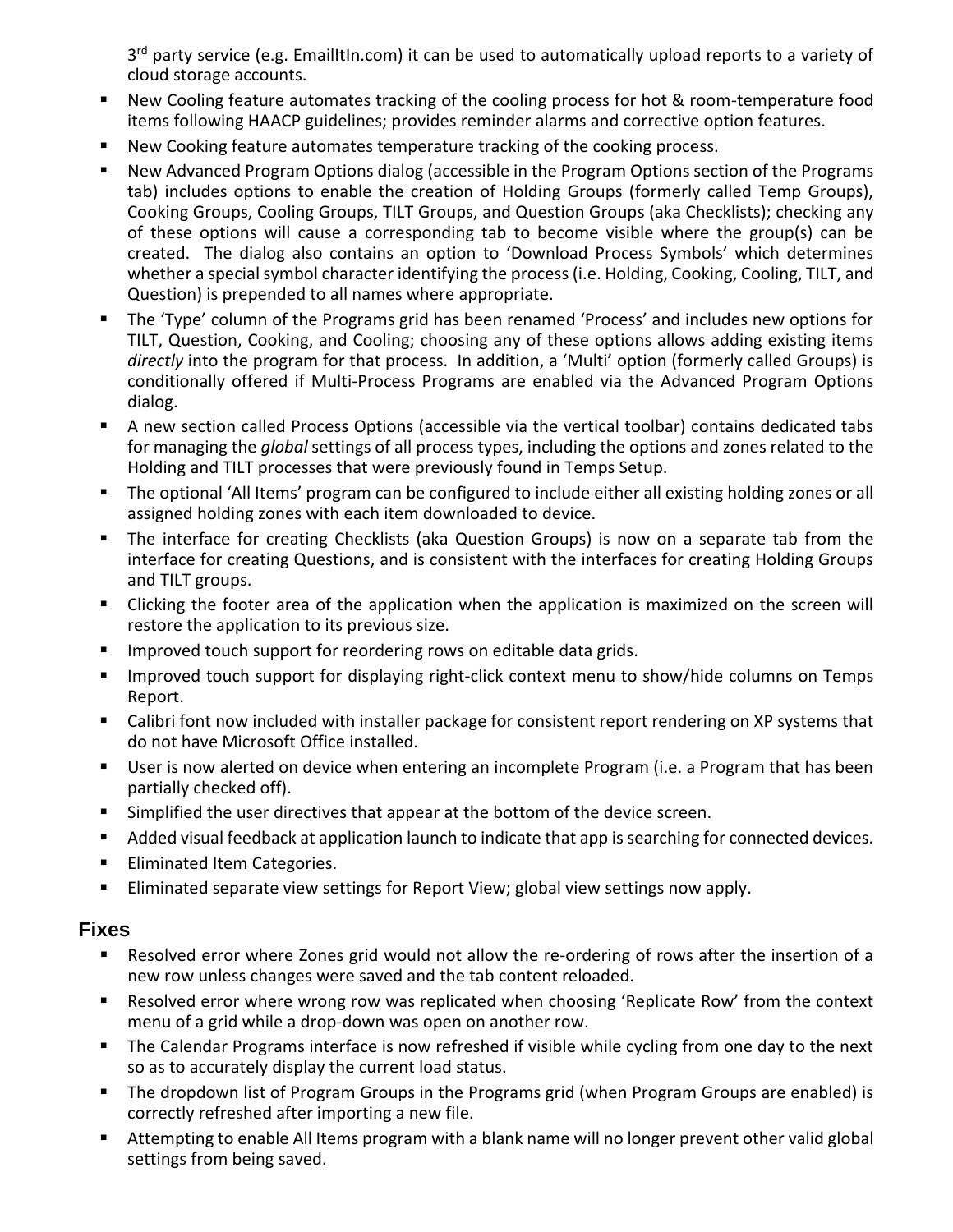- Resolved error where deleting a Holding Group (formerly called Temp Group) or TILT Group would occasionally result in removal of an item from a Calendar Program.
- Clicking Undo in the Programs tab will now correctly restore all items within Programs that were deleted prior to the Undo operation.
- Corrected error where the setting to require supervisor PIN for corrected items was not being sent correctly to the device in certain cases.
- The auto-compose Email feature of the Print Preview window has been re-implemented to avoid occasional errors related to multiple Outlook processes.
- Resolved device firmware error where the automatic Program Group selection made during execution of jump options was inadvertently changed by code that automatically selected the Program Group that represented a calendar day with today's date.

## **v3.1.22 – September 28, 2014**

This release includes updated device firmware code.

### **New Features & Enhancements**

- The 'Auto-Load Programs' dropdown in Temps Setup  $\rightarrow$  Calendar Programs tab was enhanced with two new choices: 'Today + 6 days' and 'Today + 30 days'. Whenever one of these choices is selected, connecting the device will download the setup for the current day plus the following 6 or 30 days respectively.
- Added the battery level icon to the bottom of the device screen in Timers and Clock modes.
- Added the current time reading to the bottom of the device screen in Timers mode.
- In Timers mode, the device's UP/DOWN keys now increment/decrement the time in 1-minute steps (previously 15-second steps); the fast step size was increased from 1 minute to 5 minutes.
- Whenever Programs corresponding to more than one calendar day have been downloaded to the device (using the Calendar Programs interface), the handheld device will now automatically make the 'Program Group' corresponding to today's date the default selection every time that Take Temps mode is entered. For example, if all the Programs for the month of August have been downloaded to the device and today is August 8, the handheld device will automatically make the 'Program Group' corresponding to August 8 the default selection whenever Take Temps mode is entered.
- AutoExport.exe and AutoImport.exe command-line tools now return an exit code to facilitate error detection in a scripted environment.
- Eliminated unnecessary download of entire setup to connected devices when only the Users list has changed.
- Device's Auto Off feature is now prevented from activating if in Timers mode and at least one of the Timers is currently counting down.
- Switching from Temps Data to Temps Setup or Settings when the scope is set to Day and then back to Temps Data will no longer require the user to re-navigate to the desired day, as the previously selected date is remembered.
- Implemented enhancements to custom Subway reporting feature.
- Added the Station Functionality section in the Settings  $\rightarrow$  Security Options tab; this section allows defining the PC on which the software is running as a 'Read/Write Station' (i.e. uploads device data to PC *and* downloads new setup to device), 'Read-Only Station' (uploads device data to PC *only*), or a 'Write-Only Station' (downloads new setup to device *only*).
- Added code to protect data uploaded to a PC that had its system date/time tampered with; data will be output to a CSV file.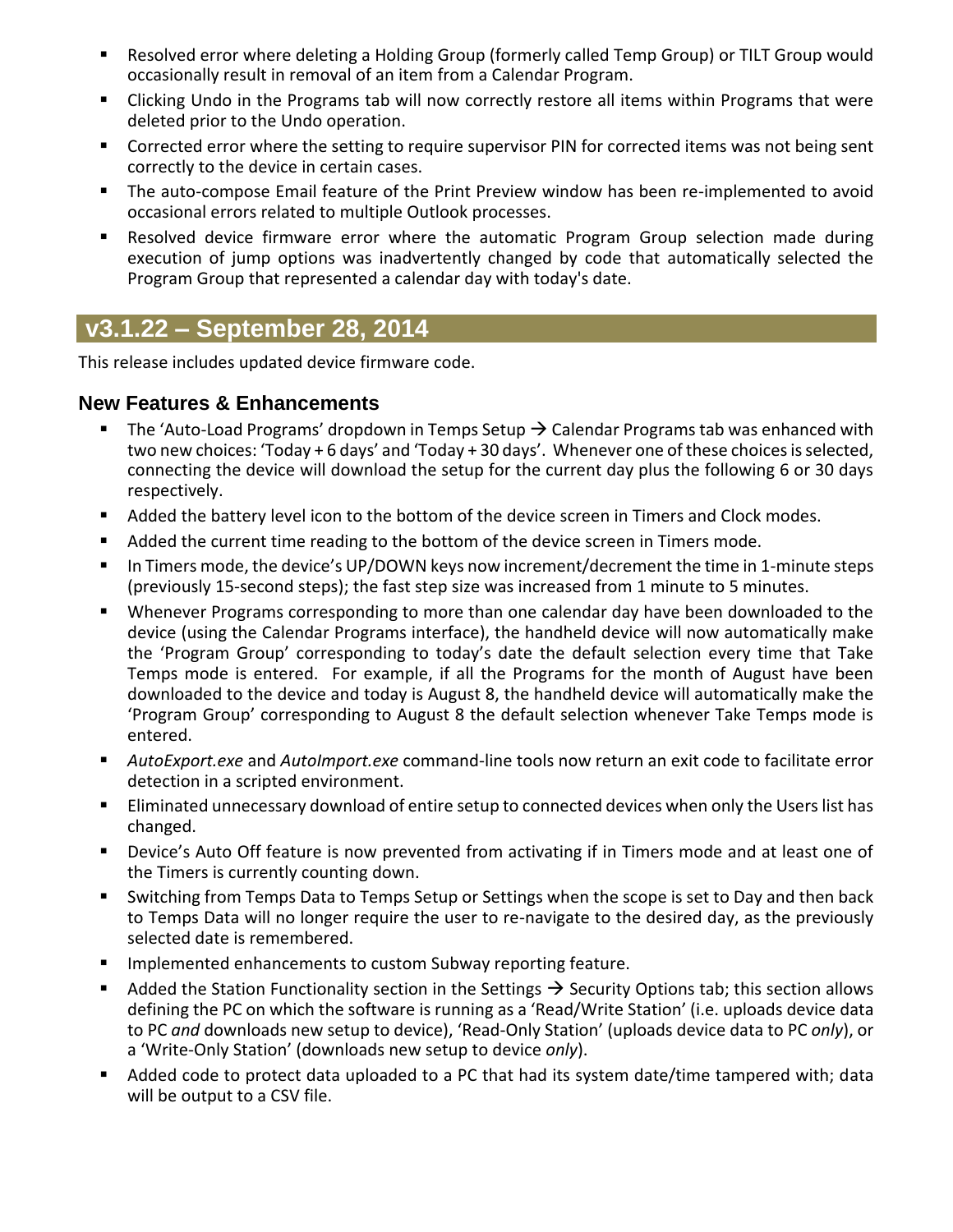- Software no longer shuts down when attempting to print data reports displaying the Program Group column if the data set contains records created in an older version of the program where program groups did not exist.
- Software no longer shuts down when encountering a printer utilizing a legacy driver incompatible with Microsoft's .NET Framework.
- Firmware updates are now prevented from occurring on read-only stations (i.e. when the Station Functionality is set to 'Upload temperature data only').
- When the device automatically powers off while on the Main Menu with the Log Out icon selected, the Log In icon is now correctly displayed when at a later time the device is turned on.
- The device's manual reset option for resetting all checked off items in a Program is now correctly being provided when the RIGHT key is pressed for Programs containing members of type Group.
- Print Preview and PDF reports now correctly adjust column widths when columns are reordered or when Report View uses different Date/Time formats from Supervisor View; also, previously-missing 'Group #' and 'Seq #' column values are now displayed.
- Resolved error where downloading a large number of question Checklists (>250) would sometimes cause an error message to display on the handheld device when attempting to access certain Programs.
- Resolved problem of device displaying a rounded version of a temperature reading while using the more exact actual measurement behind the scenes when evaluating whether the measurement was In Range or Out of Range.
- Resolved error involving misaligned column widths in Corrective Options grid under certain conditions.
- **E** Clicking the box to disable categories while the Category cell of the Items grid is being edited no longer causes the application to shut down.
- Create PIN dialog is now properly shown after importing a file involving the use of security PINs.
- Name of logged in user in main window is now properly refreshed when user name is modified in Settings.
- Corrected error involving misaligned column widths in Corrective Options grid under certain conditions.
- **E** Clicking the box to disable categories while the Category cell of the Items grid is being edited no longer causes the application to shut down.

## **v3.1.12 – May 1, 2014**

This release includes updated device firmware code.

## **New Features & Enhancements**

- New custom Subway reporting feature.
- New column added to Items grid which allows selecting between Probe and Keypad input methods. When Keypad input is selected the device will request the temperature measurement to be inputted via the keypad; this feature is useful when 'taking the temp' of a cooler or freezer equipped with an accurate external temperature display.
- New checkbox added to Corrective Options tab that enables requiring a supervisor PIN when recovering items in corrective session. When this box is checked, the device will request a supervisor PIN be entered when an In-Range temp is taken on an item in Corrective Session. This new capability was implemented to make Temp-Taker® 3 fully compliant with Subway operation guidelines.
- Improved device firmware execution speed by optimizing functions used to find objects.
- Improved USB detection, including the detection of connected devices on application launch.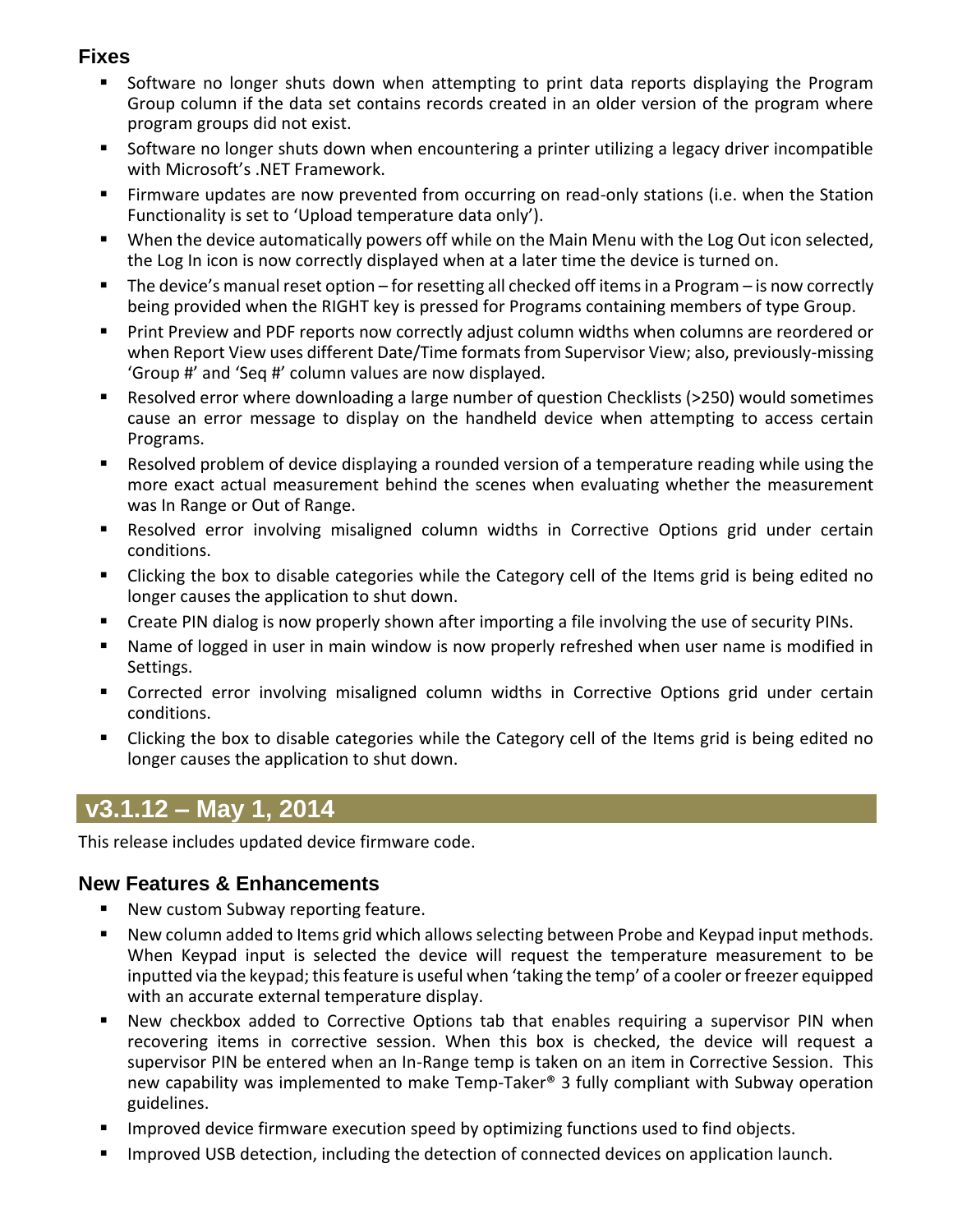- Improved error detection and UI responsiveness when non TT3-devices are connected via USB.
- Additional time was added before performing a device firmware update when drivers are loaded for the first time; this change avoids driver interference with firmware update process.
- *AutoImport.exe* command-line tool now includes help switch and recognizes import file when extension (.dat) is omitted.

- Software now properly decodes the degree character (<sup>o</sup>) when uploaded back from the device.
- Cancelling out of the Open File dialog used to import a setup file no longer blocks subsequent communication sessions when device is connected.
- **■** Importing a setup file that requires creating an admin PIN no longer causes the backup file to appear as not current.
- Viewing older data collected from software versions prior to 3.1.0 no longer causes the application to shut down when the Program Groups column is visible.

## **v3.1.0 – March 3, 2014**

This release includes updated device firmware code.

### **New Features & Enhancements**

- New optionally-enabled Program Groups allow aggregating Programs in collections that can be selectively downloaded to specific devices identified by the serial number.
- Severed interdependency between General Programs and Calendar Programs with regard to program load counts. Calendar interface now allows loading a maximum of 15 programs per day.
- As with general programs, calendar programs can now be created specifying a member type of 'Groups' or 'Items', the latter of which allows adding individual Items assigned to any zone directly in the Program.
- New *AutoImport.exe* and *AutoExport.exe* command line tools allow creating scripts to automatically import setup changes or export data reports with specific parameters without requiring direct user interaction.
- Can now create reminder alarms for calendar programs.
- New Auto-Load feature for Calendar Programs allows enabling the software to automatically load all programs in a given scope (day, week, or month) when device is connected. Calendar programs' load status is automatically refreshed when cycling from one day to the next.
- Can now copy/paste entire day or entire week of calendar programs via right-click context menu.
- Added special formatting to easily identify empty calendar programs.
- Users tab now allows customizing the Log-In screen title on the device.
- Improved location placement for message dialog windows.
- The device now skips over single-element listings to save button presses whenever possible.

- Resolved error on device firmware that caused some reminder alarms to be missed.
- Resolved error on device firmware that on rare occasions caused the LCD backlight to stay on after 'powering down' the device.
- Help dialog of PC application now ensures the software version number is always visible to users across systems.
- Corrected the calculation of column widths when printing, previewing, or exporting Temps Data reports.
- Column sorting indicators are now reset after Undo or Save operation on all grids.